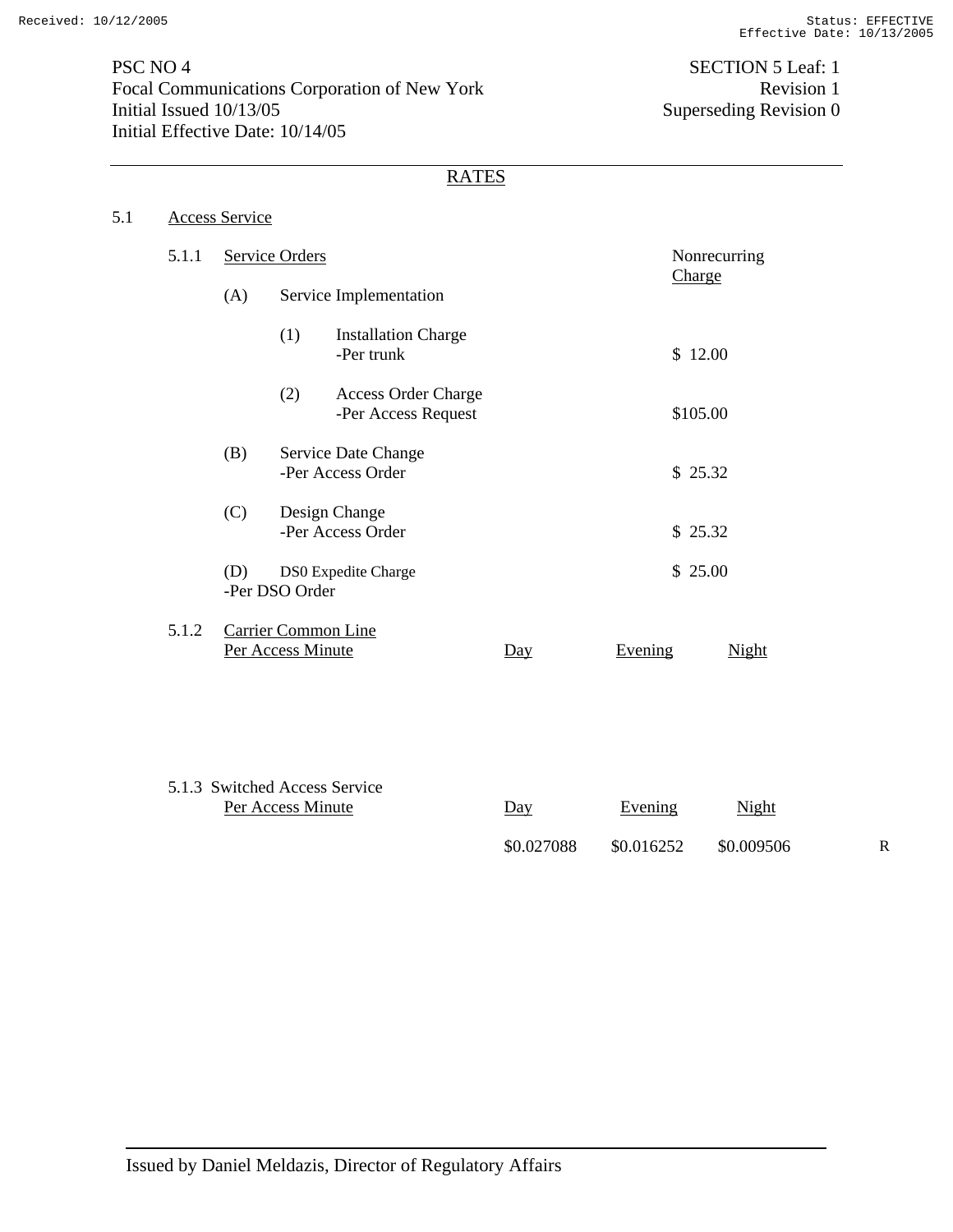N

N

D

D

PSC NO 4 SECTION 5 Leaf: 2 Focal Communications Corporation of New York Revision 0<br>Initial Issued 09/30/03 Superseding Revision 0 Initial Effective Date 10/30/03

Superseding Revision 0

## RATES

# 5.1 Access Service (cont'd.)

#### 5.1.3 Local Transport

| (A) |     | <b>Entrance Facility</b>   |              |            |
|-----|-----|----------------------------|--------------|------------|
|     |     |                            | Nonrecurring | Monthly    |
|     | (1) | DS <sub>1</sub>            |              |            |
|     |     | -Per Point of Termination  |              | \$170.00   |
|     |     | <b>Installation Charge</b> | \$525.00     |            |
|     |     |                            | Nonrecurring | Monthly    |
|     | (2) | DS3                        |              |            |
|     |     | -Per Point of Termination  |              | \$2,325.00 |
|     |     | <b>Installation Charge</b> | \$775.00     |            |

(B) Common Switched Transport Per Access Minute

| (C) | <b>Direct Trunked Transport</b> |                     |          | N |
|-----|---------------------------------|---------------------|----------|---|
|     | <b>Facility Mileage</b>         | <b>Monthly Rate</b> | Per Mile |   |
|     | DS <sub>1</sub>                 | \$32.48             | \$9.55   |   |
|     | DS3                             | \$725.00            | \$125.00 | N |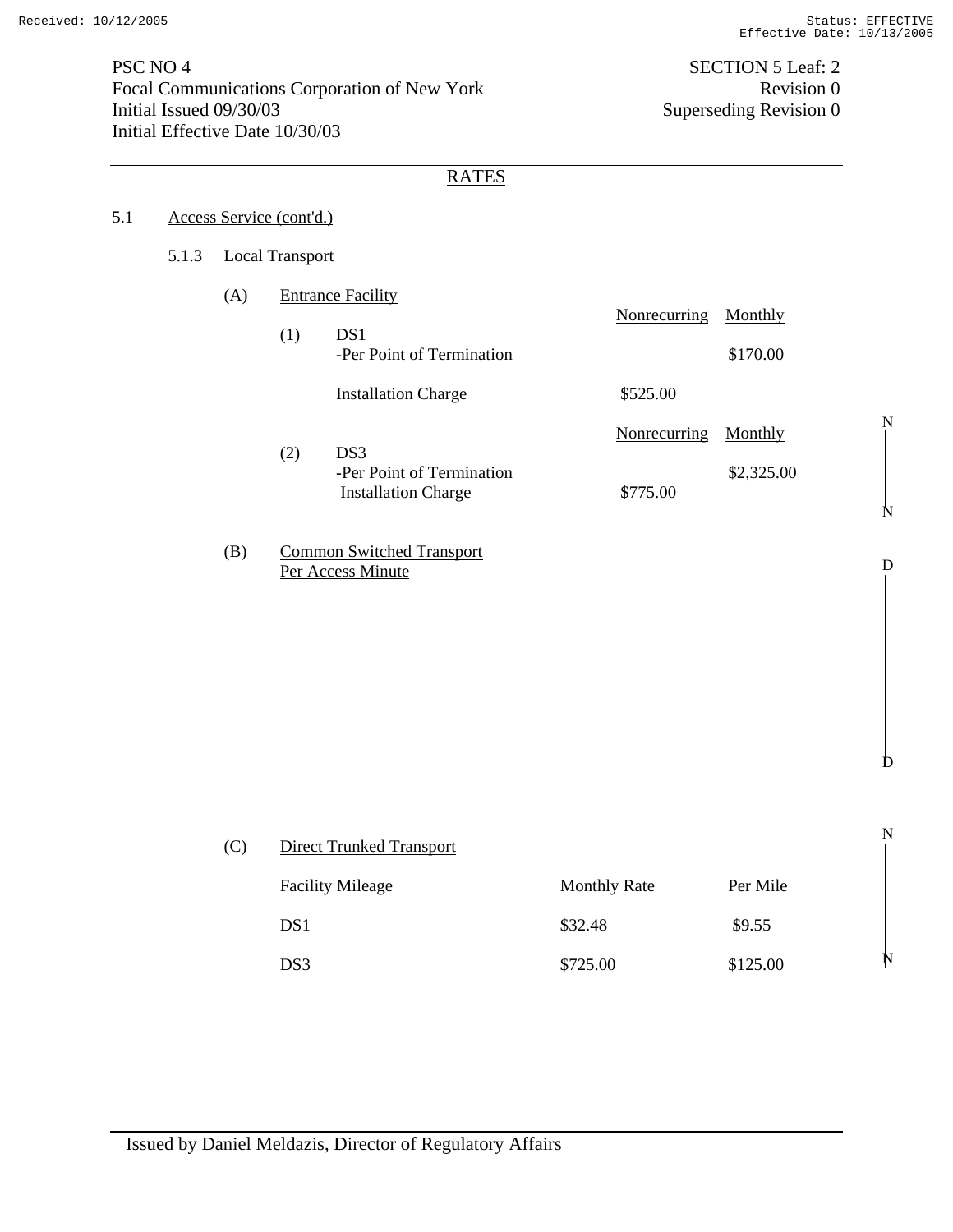| 5.1 |       |     | Access Service (cont'd.) |                                                                                                                                                                           |                                               |                                                     |   |
|-----|-------|-----|--------------------------|---------------------------------------------------------------------------------------------------------------------------------------------------------------------------|-----------------------------------------------|-----------------------------------------------------|---|
|     | 5.1.3 | (D) |                          | Local Transport (cont'd.)                                                                                                                                                 | Per Access Minute,<br><b>All Rate Periods</b> |                                                     | D |
|     |       | (E) |                          | Network Blocking Charge <sup>1</sup>                                                                                                                                      | Rate Per Call Blocked<br>\$0.0079             |                                                     |   |
|     |       | (F) | (1)<br>(2)               | <b>Chargeable Optional Features</b><br>SS7 Signaling Option Conversion<br>-Per First Trunk Converted<br>-Per Additional Trunk Converted<br>Change in Point Code<br>-First |                                               | <b>Nonrecurring</b><br>\$0.00<br>\$0.00<br>\$169.77 |   |
|     |       | (G) |                          | -Per additional change<br><b>Transport Multiplexing</b><br>Per Access Minute                                                                                              | \$0.01139                                     | \$34.34                                             |   |

N

 $\mathbf D$ 

 $\mathbf D$ 

 <sup>1</sup> Applies to FG D only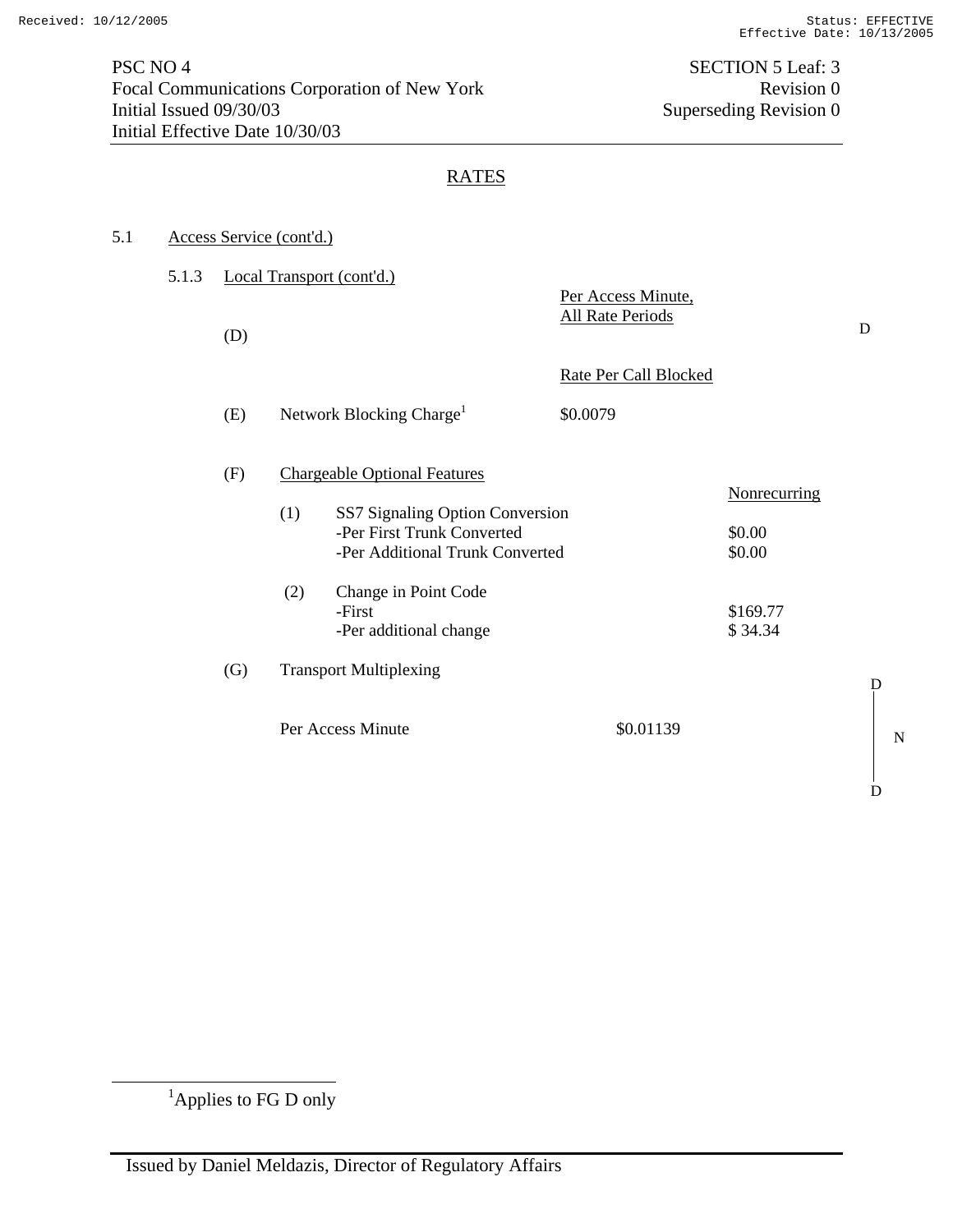### 5.1 Access Service (cont'd.)

#### 5.1.3 Local Transport (cont'd.)

- (G) Non-chargeable Optional Features
	- (1) Supervisory Signaling

DX Supervisory Signaling arrangement -Per Transmission Path

SF Supervisory Signaling arrangement -Per Transmission Path

E&M Type I Supervisory Signaling arrangement -Per Transmission Path

E&M Type II Supervisory Signaling arrangement -Per Transmission Path

E&M Type III Supervisory Signaling arrangement (available with FGD) -Per Transmission Path

(2) Customer specification of the receive transmission level at the first point of switching within a range acceptable to the Company (available with FGB) -Per Transmission Path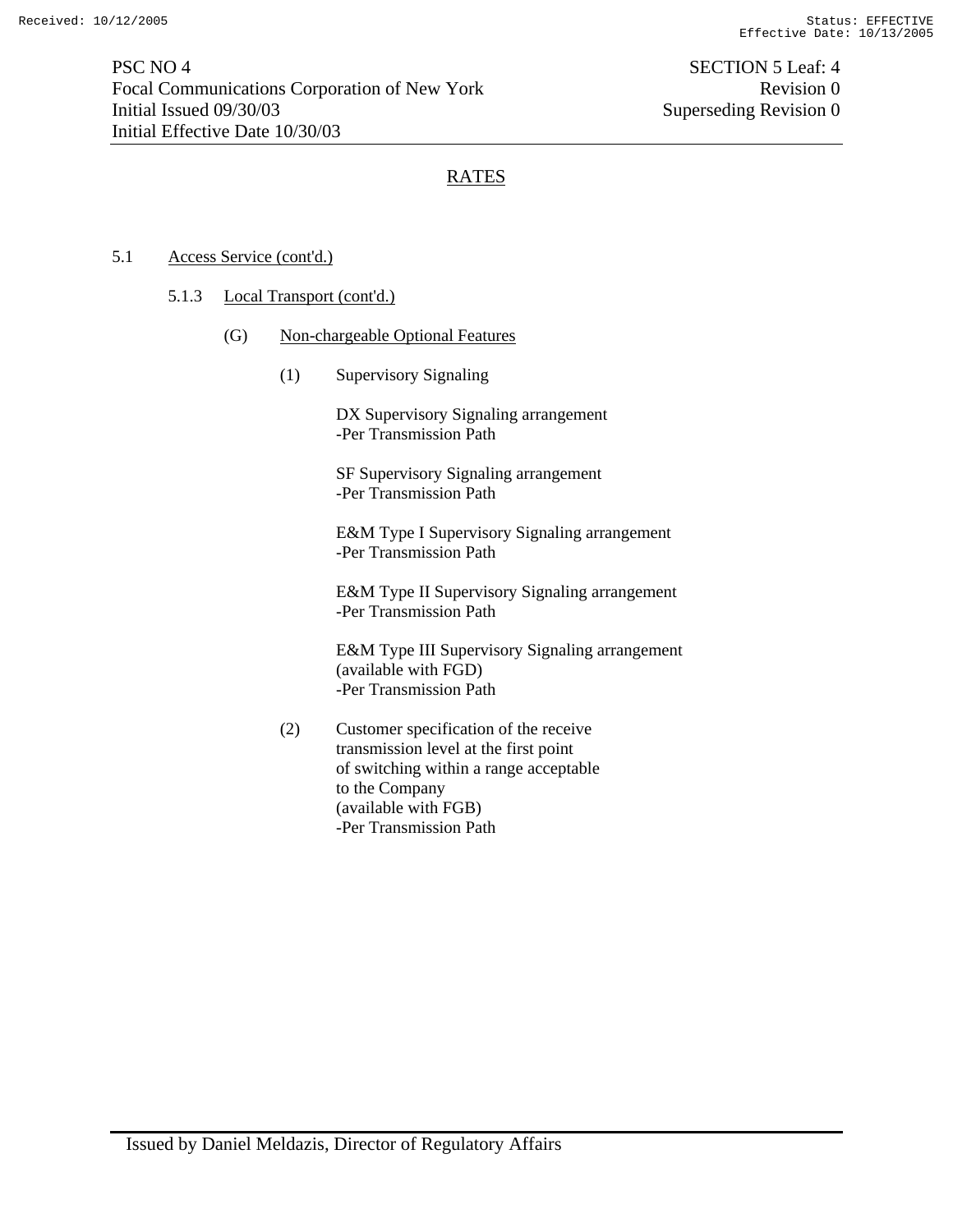## 5.1 Access Service (cont'd.)

### 5.1.3 Local Transport (cont'd.)

- (G) Non-chargeable Optional Features (cont'd.)
	- (3) Customer specification of Local Transport Termination Four-wire termination in lieu of two-wire termination (available with FGB) -Per Transmission Path
	- (4) Signaling System 7 -Per signaling connection arranged
	- (5) 64 kbps Clear Channel Capability -Per Transmission Path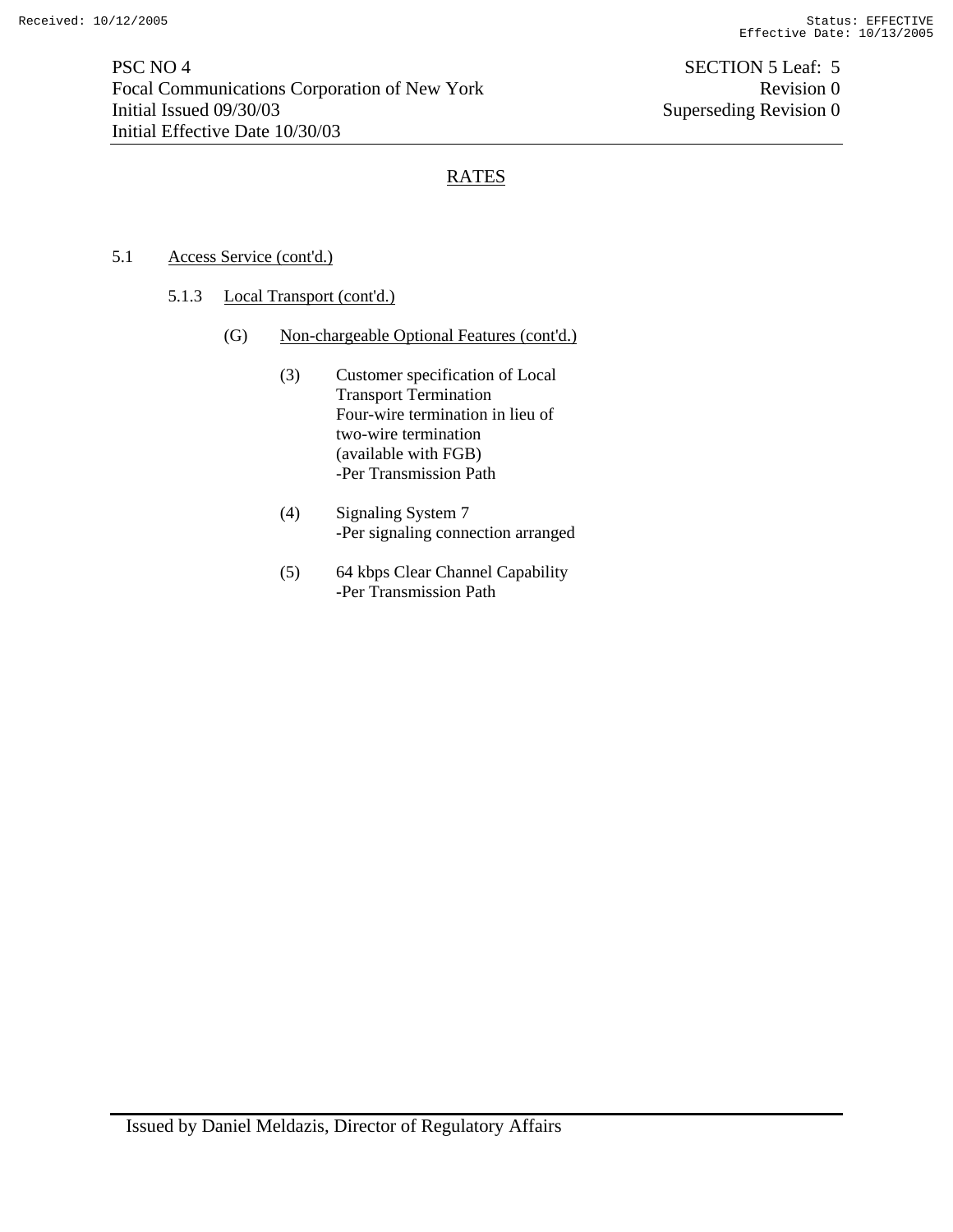### 5.1 Access Service (cont'd.)

5.1.4 End Office

| Local Switching   |  |
|-------------------|--|
| Per Access Minute |  |

| IntraLATA*<br>(1)       | <b>Usage Rate</b>                                                     | $\overline{Day}$ | Evening           | <b>Night</b> |  |
|-------------------------|-----------------------------------------------------------------------|------------------|-------------------|--------------|--|
| <b>InterLATA</b><br>(2) | <b>Usage Rate</b>                                                     |                  |                   |              |  |
| (3)                     | <b>Common Switching Chargeable Optional Features</b>                  |                  |                   |              |  |
|                         | Automatic Number Identification/<br>SS7 Charge Number<br>-Per Attempt |                  | Rate<br>\$0.00053 |              |  |
|                         | (4) Shared End Office Trunk Port                                      |                  |                   |              |  |
|                         | Per Access Minute                                                     |                  | \$0.002826        |              |  |

 $\mathbf D$ 

N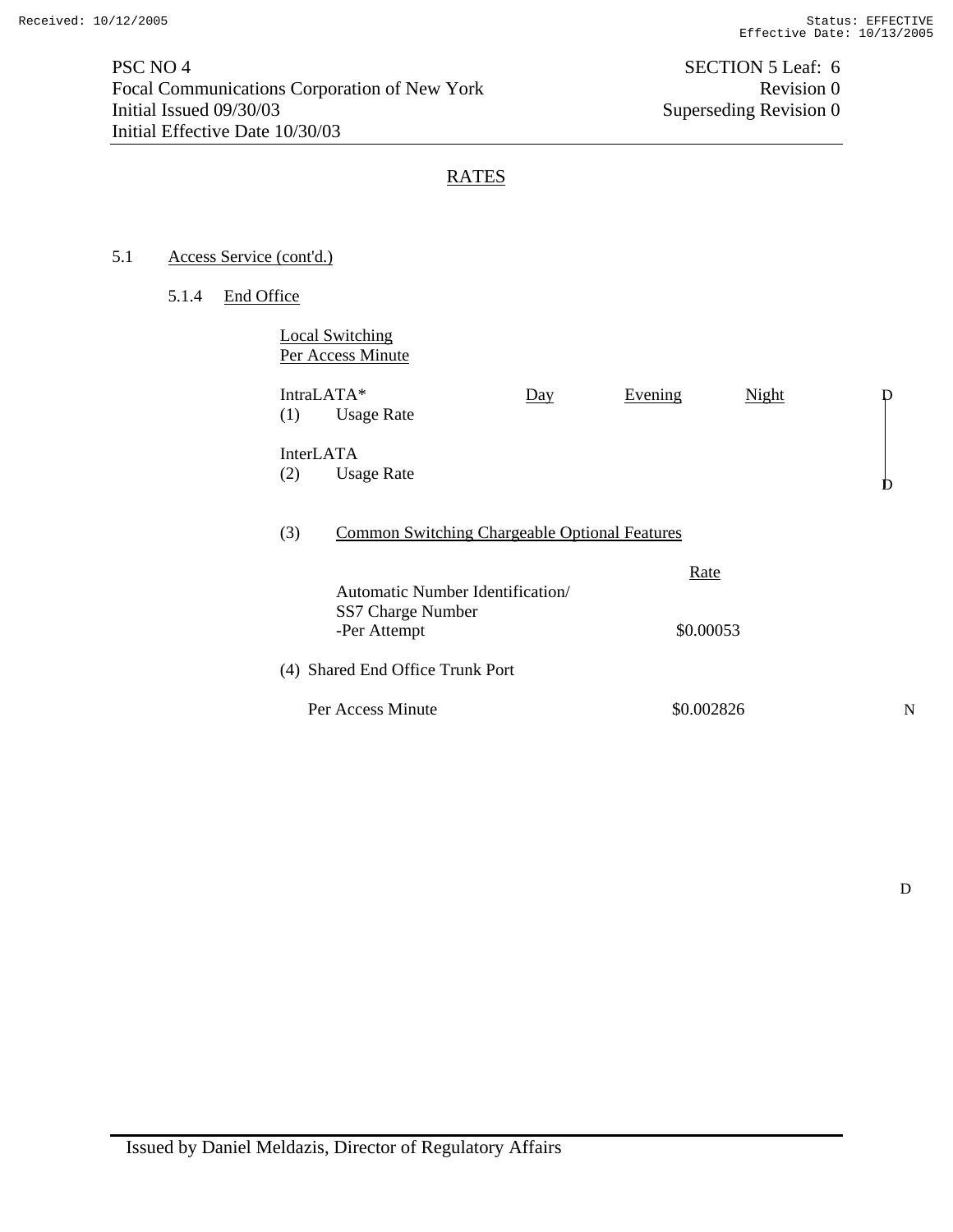### 5.1 Access Service (cont'd.)

5.1.4 End Office (cont'd.)

#### Local Switching (cont'd.)

(3) Common Switching Non-Chargeable Optional Features

Up to seven Digit Outpulsing of Access Digits to Customer (available with FGB) -Per Transmission Path Group

Service Class Routing (available with FGD) -Per Transmission Path Group

Alternate Traffic Routing (available with FGD) -Per Transmission Path Group

International Carrier Option (available with FGD) -Per End Office and Access Tandem

SS7 Signaling Option -Calling Party Number (available with FGD)

-Carrier Selection Parameter (available with FGD)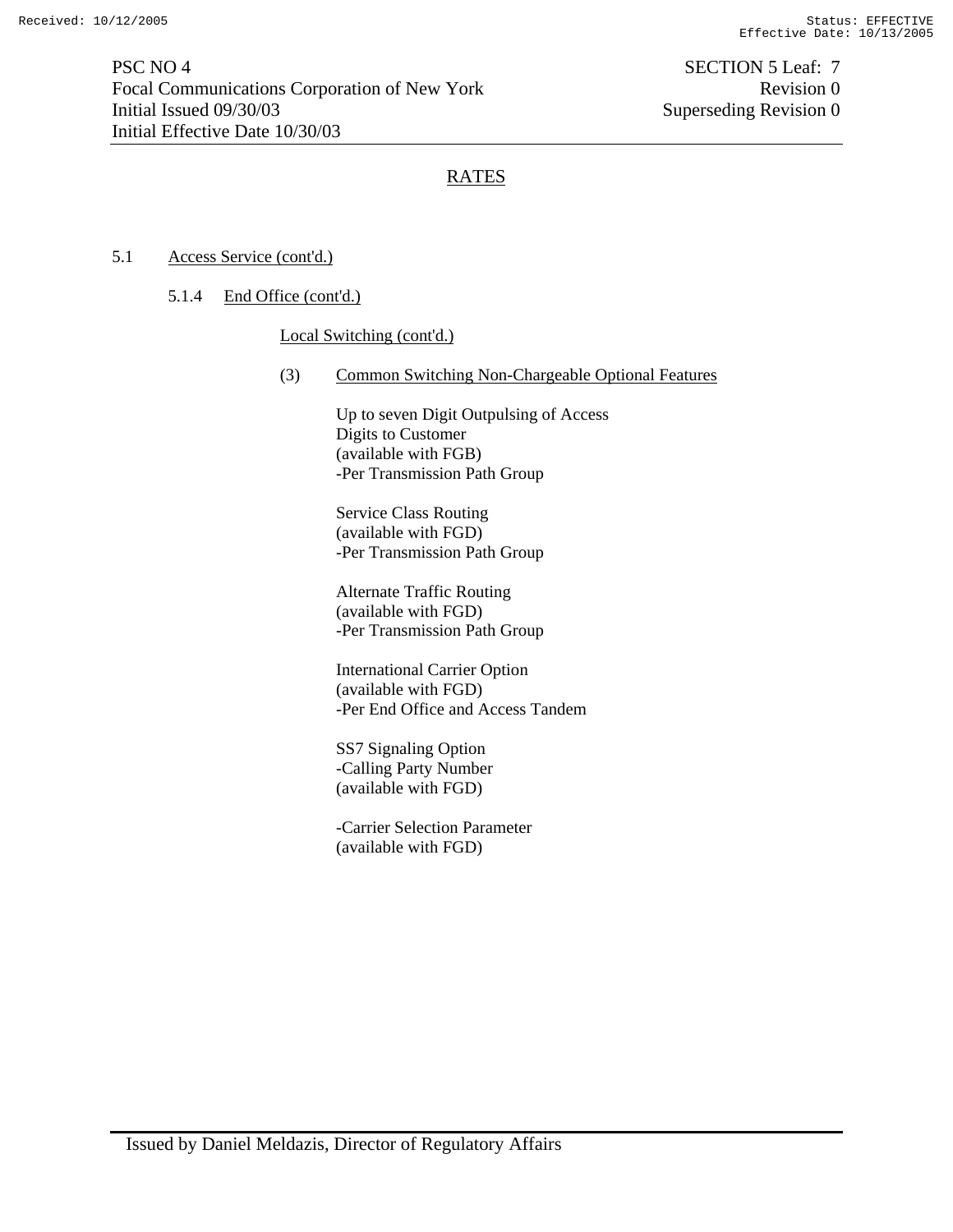#### 5.1 Access Service (cont'd.)

#### 5.1.4 End Office (cont'd.)

#### Local Switching (cont'd.)

(4) Trunk Side Transport Termination Non-Chargeable Options

Standard Trunk for Originating, Terminating or Two-Way Operation (available with FGB and FGD)

Rotary Dial Station Signaling Trunk (available with FGB)

Operator Trunk, Full Feature Arrangement (available with FGD)

Operator Trunk, Assist Feature (available with FGD)

(5) Non-Chargeable SS7 Signaling Option

Calling Party Number (available with FGD)

Charge Number (available with FGD)

Carrier Selection Parameter (available with FGD)

Access Transport Parameter (available with FGD)

| (6) |                         | <b>Monthly Recurring Charge</b> |
|-----|-------------------------|---------------------------------|
|     | Multiplexing DS3 to DS1 | \$300.00                        |
|     | Dedicated Switch Port   |                                 |
|     | Per DS1 Port            | \$60.00                         |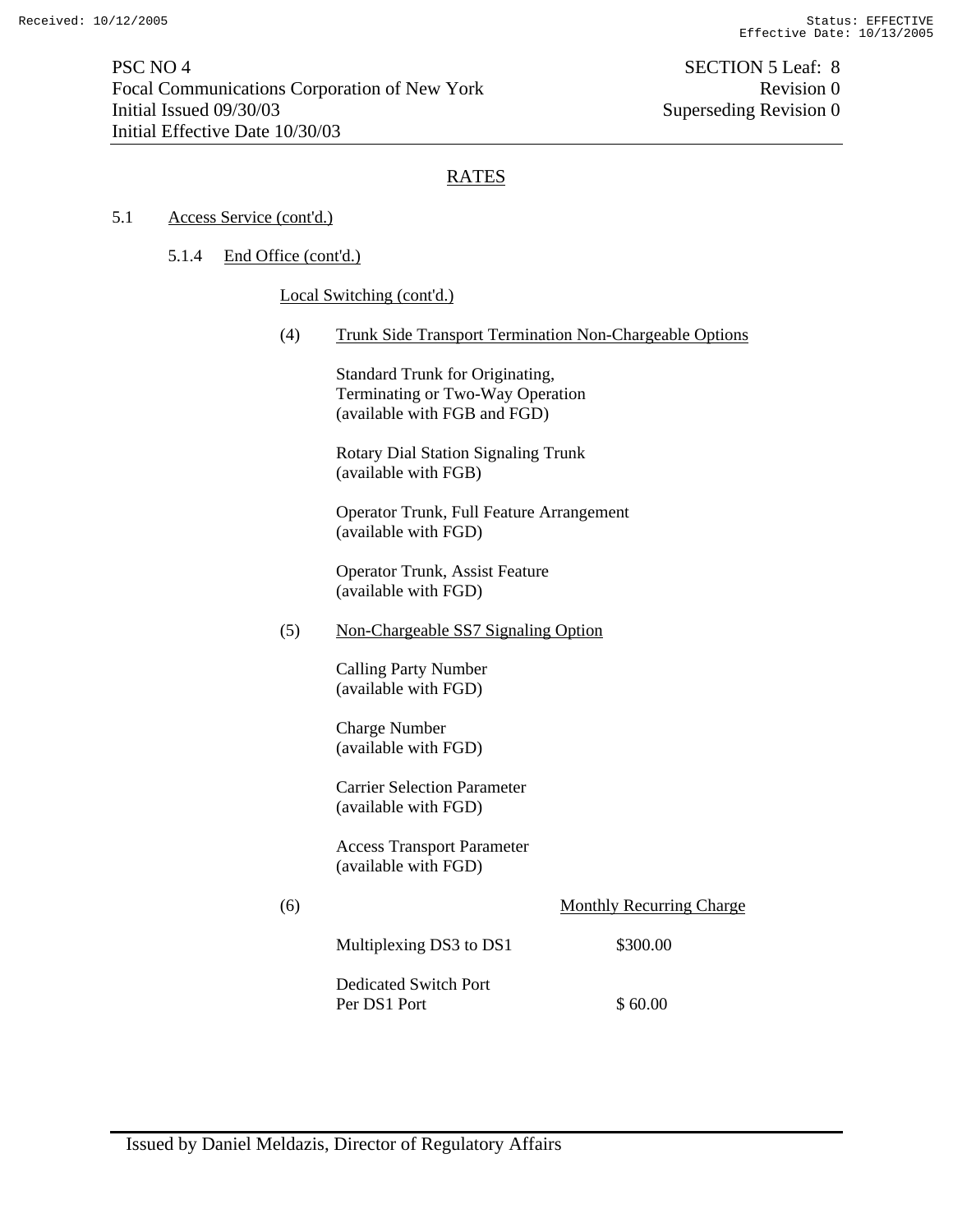## 5.1 Access Services (cont'd.)

| 5.1.5 |     | 800 Data Base Access Service                          |          |
|-------|-----|-------------------------------------------------------|----------|
|       |     |                                                       | Rate     |
|       | (A) | <b>Customer Identification</b><br>-Per Query          | \$0.0042 |
|       | (B) | <b>Customer Delivery Charge</b><br>-Per Query         | \$0.0016 |
|       | (C) | 800 Data Base Optional Features Package<br>-Per Query | \$0.0053 |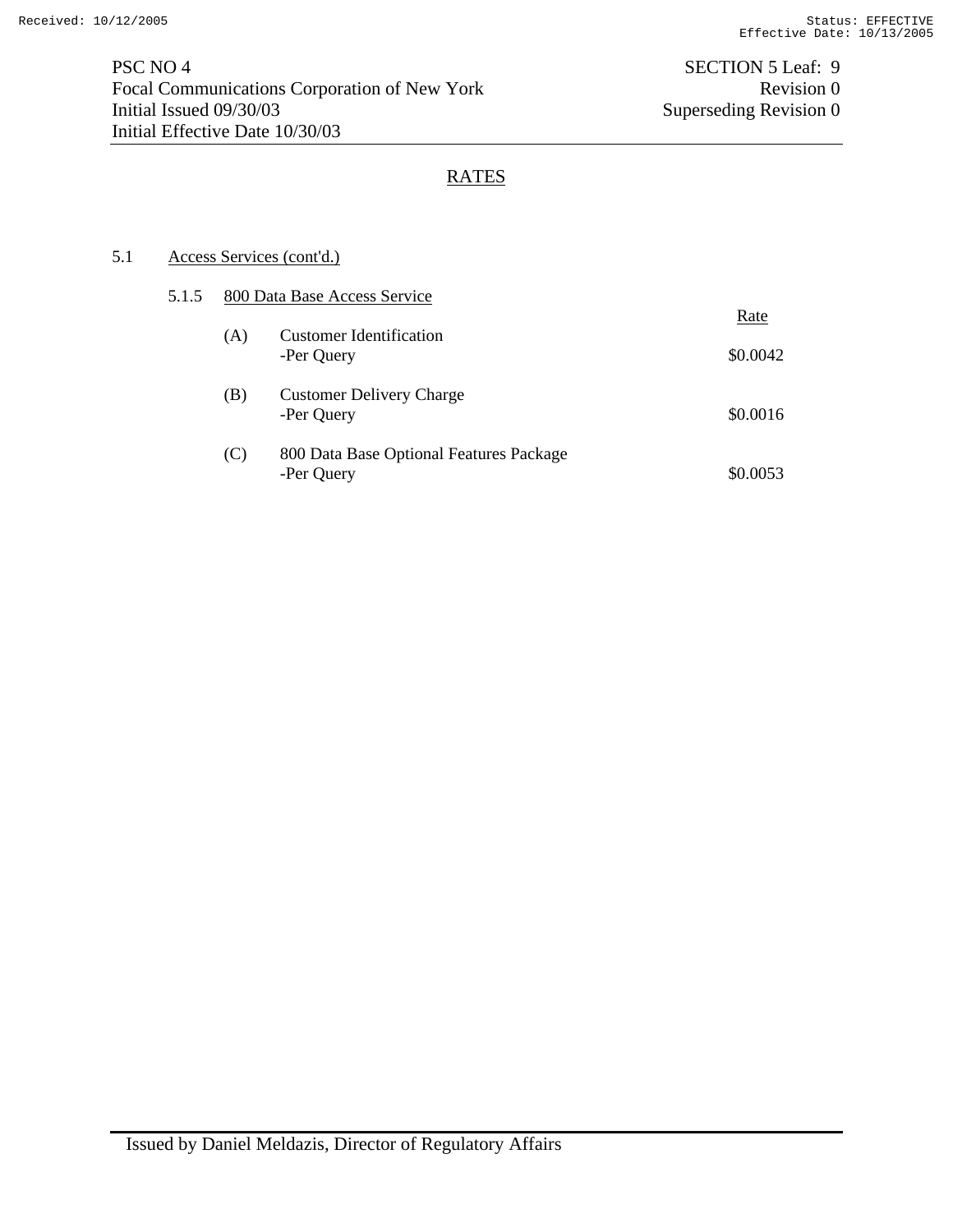## 5.1 Access Services (cont'd.)

| 5.1.6 | Local Exchange Access Service<br>Rate           | Day        | Evening    | Night      |   |
|-------|-------------------------------------------------|------------|------------|------------|---|
|       | <b>Terminating Usage</b><br>- Per Minute of Use | \$0.007118 | \$0.007118 | \$0.007118 | R |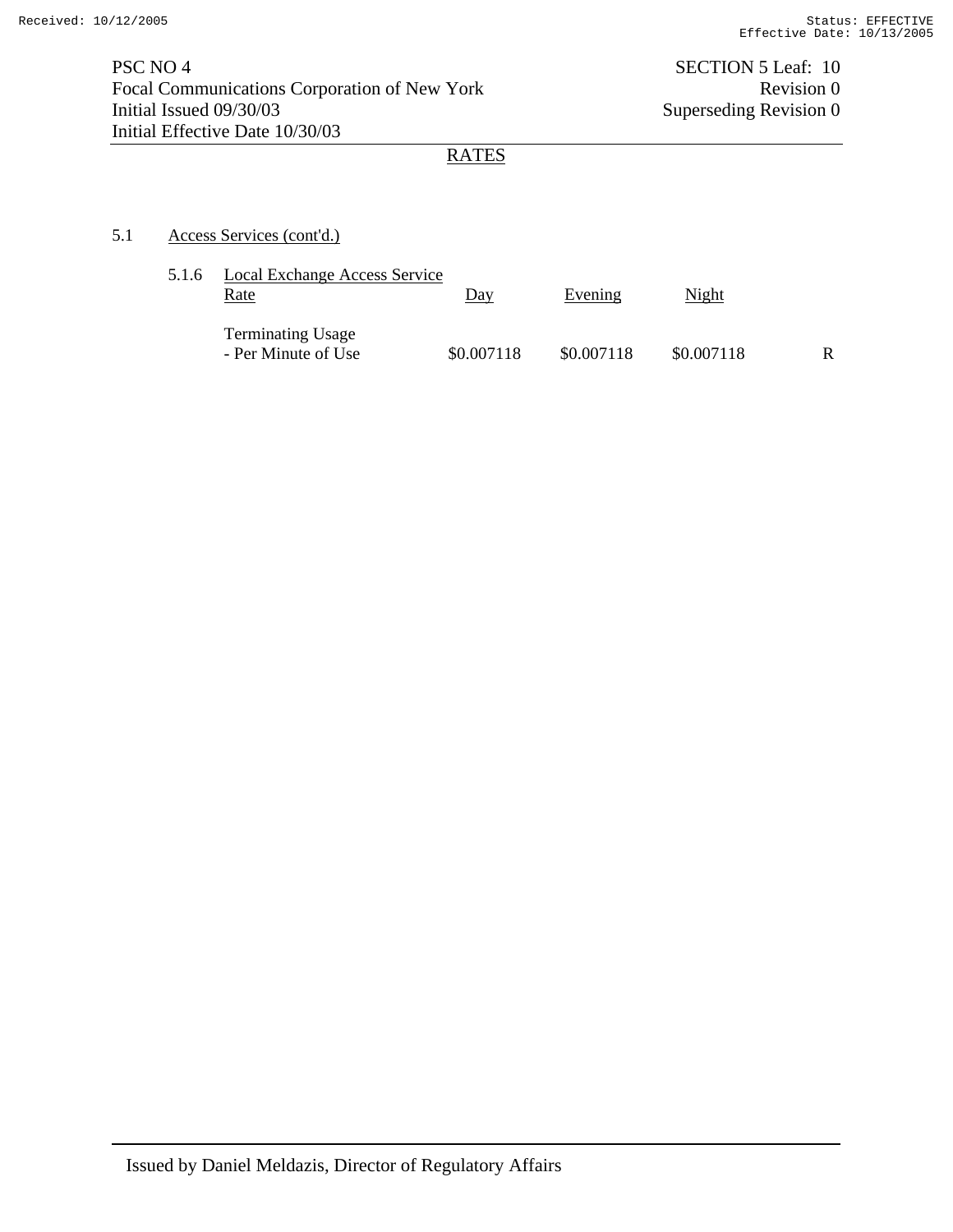PSC NO 4 SECTION 5 Leaf: 11 Focal Communications Corporation of New York Revision 0<br>Initial Issued 09/30/03 Superseding Revision 0 Initial Effective Date 10/30/03

Superseding Revision 0

# RATES

## 5.2 Miscellaneous Services

| 5.2.1 | Presubscription                    | Non-Recurring |
|-------|------------------------------------|---------------|
|       |                                    | <b>Charge</b> |
|       | Presubscription,                   |               |
|       | -Per Telephone Exchange Service    | \$5.00        |
|       | Line or Trunk                      |               |
|       |                                    |               |
|       |                                    |               |
| 5.2.2 | <b>Number Portability</b>          |               |
|       |                                    | Monthly       |
|       | Per Number Ported (up to 10 paths) | \$3.00        |
|       | Per Each Additional Path           | \$0.60        |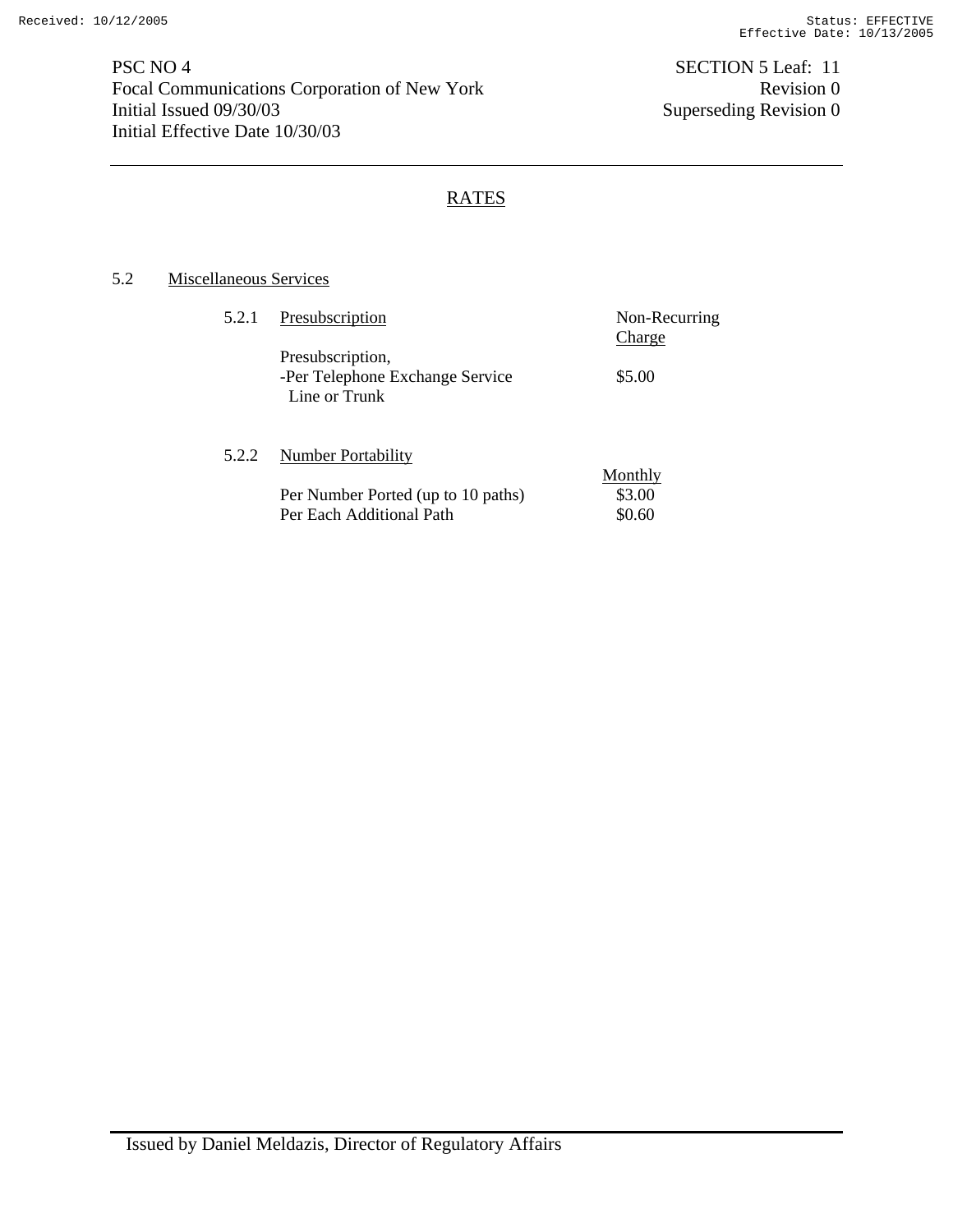| 5.3 |       | Billing and Collection Services                        |                     |        |
|-----|-------|--------------------------------------------------------|---------------------|--------|
|     |       |                                                        | Recurring<br>Charge |        |
|     | 5.3.1 | Recording<br>-Per Customer Message                     | \$0.0081            |        |
|     | 5.3.2 | <b>Automatic Number Identification</b><br>-Per Attempt | \$0.0121            |        |
|     | 5.3.3 | <b>Billing Name and Address</b>                        |                     |        |
|     |       | - Service Establishment Charge<br>- Query Charge       | $$1,595.55*$        | D<br>T |
|     |       | Per Telephone Number                                   | \$0.02              |        |

• The service establishment charge applies for each separate mailing address that the information being provided by the Company is being sent to. This charge will also apply for each electronic mailing address. N